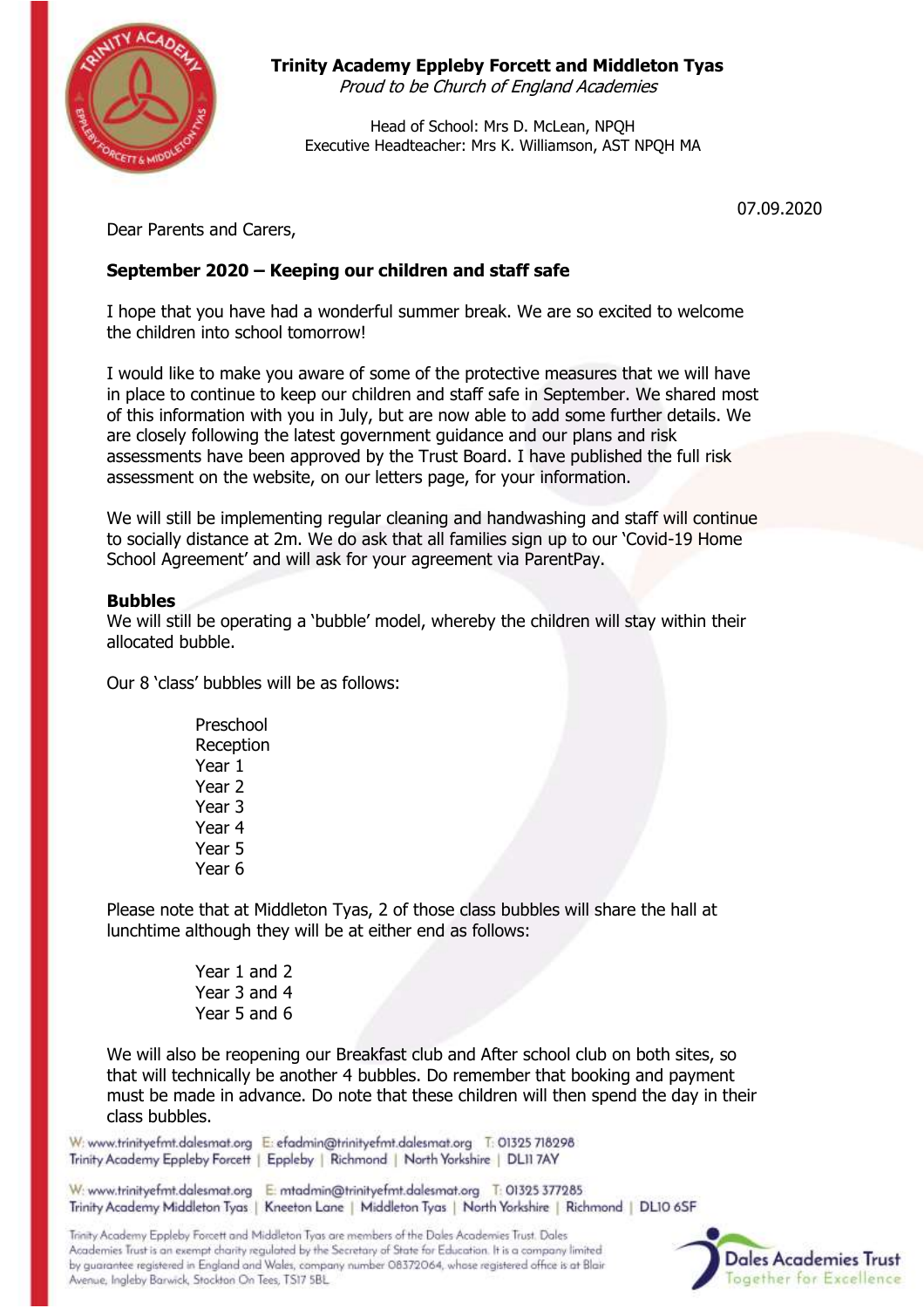

#### **The bus**

In addition to our class bubbles and Out of school club bubbles, we also have 2 bus bubbles. The Years 1-6 who travel to Middleton Tyas from Eppleby and the Reception children who travel from Middleton Tyas to Eppleby Forcett. Again, these children will then spend the day in their class bubbles. Please note that there will be regular wiping of surfaces between journeys e.g. after the Eppleby children disembark at Tyas, before the Reception children travel to Eppleby and vice versa. Children aged 11 or over must wear face masks on the bus, which covers their nose and mouth. Please provide a face mask and a sealable plastic bag for storage during the day. Children will need to wash their hands before and after touching their mask.

## **Dropping off and picking up**

When dropping off and collecting children, we do ask that just one adult does this and that you do not bring siblings, who do not attend our school, if possible. You do not need to wear a face mask, but we do ask that you socially distance on the playground please. I am so sorry, but parents will not be able to enter the buildings at all and at Eppleby Forcett, we ask that parents do not enter the site at all. Also, if your child is distressed to come into school, staff will not be able to come and get them from you. You may need to leave and try again later.

Please note that drop off times will be as follows:

Eppleby Forcett Preschool from 9am (as booked in) Reception from 8.50am for a 9am start

Middleton Tyas

We have a one-way system for parents to drop off from 8.35am for an 8.45am start For children in Years 1-6, please drop them off at their own classroom doors For parents of the children in Reception who will be catching the bus, please go round to the front of the school and wait for the bus near the hall.

Please note that collection times will be as follows:

Eppleby Forcett Reception 3pm Preschool 3.30pm (as booked in)

Middleton Tyas – The gates will be open for parents to come on to the playground Reception children who have travelled on the bus - KS1 door approx. 3.15pm Y1 Own door 3.10pm Y2 KS1 door 3.10pm Y3 KS1 door 3.30pm Y4 Own door 3.20pm Y5 Own annexe door 3.20pm Y6 Own door 3.30pm

Please note the change in times for some classes at Middleton Tyas.